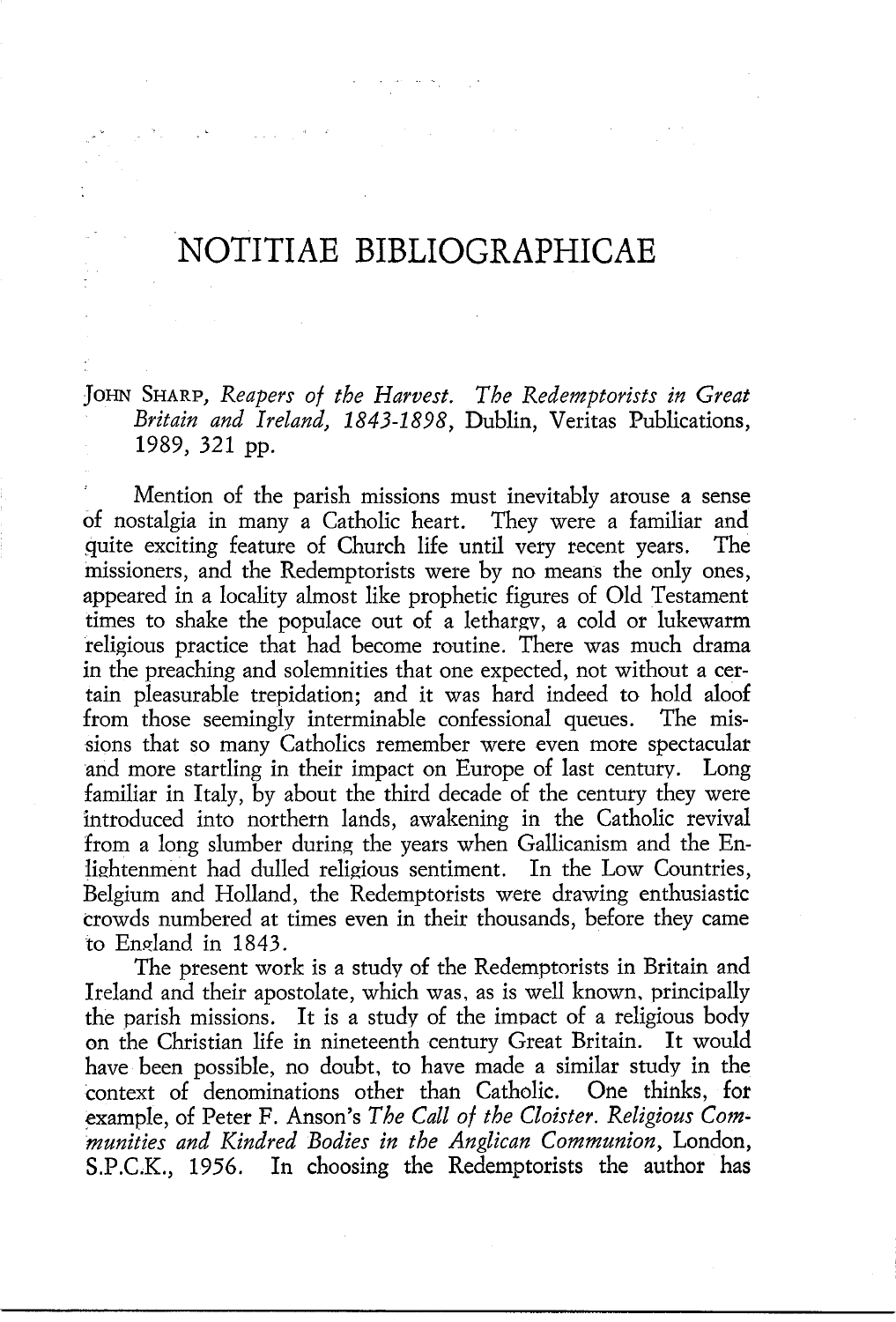been able to focus on their most characteristic occupation, the missions. The result is a welcome source of information, not only about the Institute itself, but also about a feature of Church life that may soon be forgotten.

Dr. Sharp is a priest of the Hallam diocese. In addition to his studies in the University of London for his doctoral degree he has had considerable pastoral experience, including the chaplaincy of Queens' College, Cambridge. In preparing his work on the Redemptorists he has had free access to provincial and domestic archives in Britain and Ireland. He has used his opportunities to such effect that one is gratified to find the finished work very much alive with personalities who are allowed to speak for themselves. The investigation has been searching and most thorough, such as one could desire, but what has resulted is far from being a coldly analytical or statistical presentation: it is a story that lives in the men and their works. Both are very real, objectively and critically presented as they lived or happened. In addition to Redemptorist sources Dr. Sharp has used to excellent effect other pertinent archives, those of the Sacred Congregation of Propaganda Fide, now of the Evangelisation of the Peoples, as well as those of the various dioceses that were most relevant. It is a thorough study enhanced by a wealth of colour and activity.

The strong emphasis on the parish missions, inevitable in a study of the Redemptorists, makes for a valuable contribution to recent studies of evangelism in English-speaking lands. J.P. Dolan in his *Catholic Revivalism: The American Experience, 1830-1900,* Notre Dame, 1978, has drawn attention to the part played by the parish missions in American Catholicism; and Richard Cawardine has done a similar service for preaching other than Catholic in *Transatlantic Revivalism. Popular Evangelicalism in Britain and America, 1790- 1865,* Westport and London, 1978. With its more restricted field of study the present work is able to emphasise more concretely the missioners, their labours and the assessment of the efforts. And the greater precision makes it possible to flesh out the more general surveys, bringing them so much closer to life.

In the first three chapters Dr. Sharp introduces the Redemptorists and traces their history from their coming to England in 1843 until 1898, when they divided into two provinces, English and Irish. The account is necessarily succinct, not quite sixty pages, but in that short space there is much to claim one's interest. It is intriguing, for example, to learn that Fr. Friedrich de Held, that doughty disciple of St. Clement Hofbauer who as Belgian provincial had sent a small com-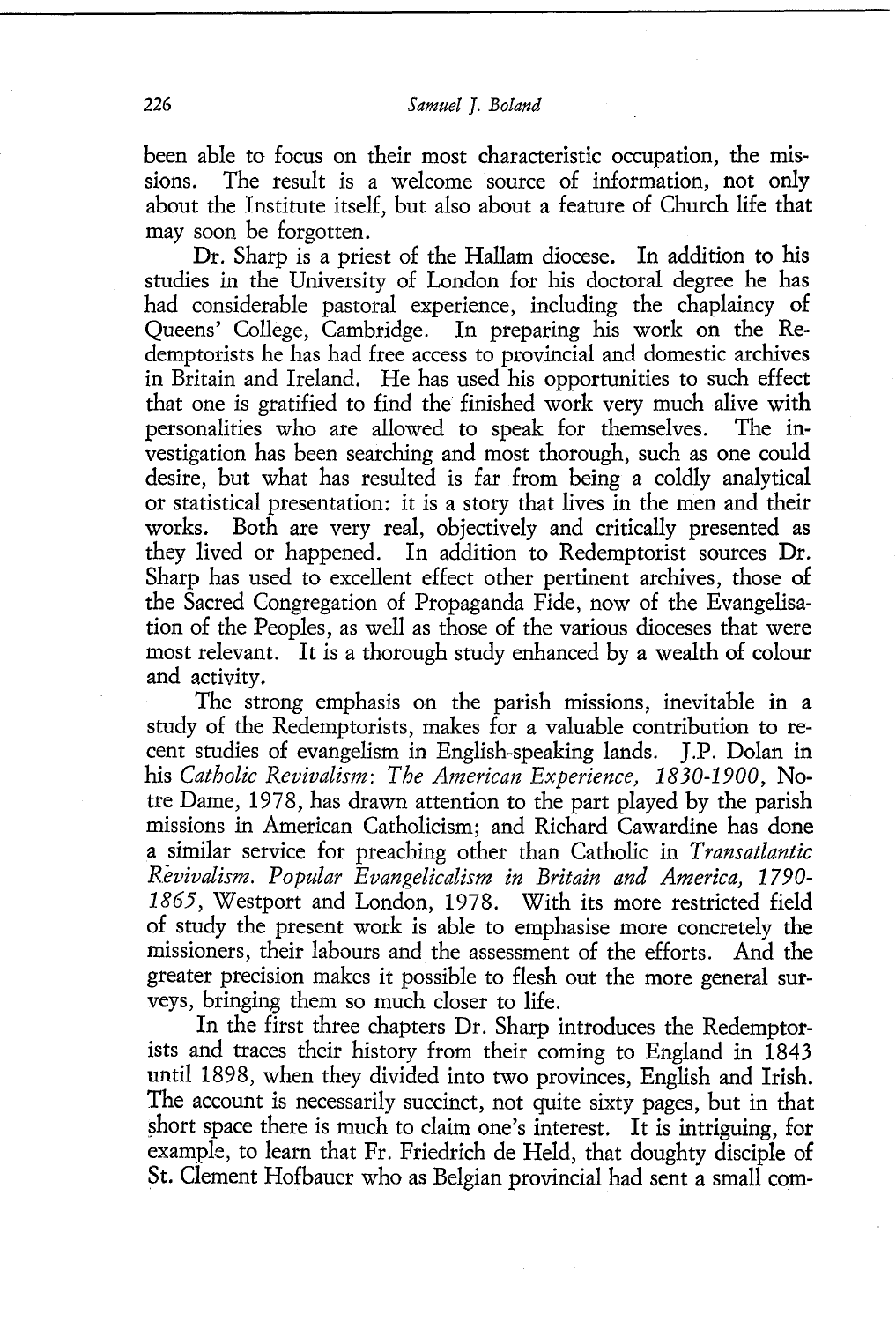munity to Falmouth in 1843, had his knuckles soundly rapped for his pains. His Superior General, Fr. Giancamillo Ripoli, administered a sharp reprimand for his having proceeded without due authorisation. The early foundations like Falmouth were burdened with parochial duties; but after a directive issued in 1850 the scattered men were gathered into two larger communities, Clapham, founded in 1848 and Bishop Eton, Liverpool, 1851. It was now possible with the concentration of manpower to develop the missions. It was a happy coincidence that 1850 also saw the coming to the Institute of seven men, all destined to play important parts in the future of the Redemptorists, men of the stamp of Coffin, Bridgett and Furniss, the renowned children's missioner.

It was really from this date, 1850, that the Redemptorists began to make their impact on Catholic life in Britain and Ireland. It was especially in Ireland, from the first mission, that of Limerick in 1851, that they fully realised the effectiveness of their apostolate. Among a mainly Catholic population it was possible, as it had been in earlier days in Belgium, to reckon the attendance in the thousands. With so many immigrant Irish in England the work in Ireland assumed the greater significance. Fr. Reyners, Belgian provincial, declared that "it was principally for the poor Irish Catholics that the Con~ gregation was able to develop its work in Great Britain" (p. 20). That was in the nature of a surrender on the part of a superior who had avowed himself unwilling to accept an Irish candidate without having examined him at least ten times. From the beginnings in the fifties the Redemptorist missions went from strength to strength, amassing an impresive total by the end of the century, as can be verified by the statistics offered on p. 148.

. What is particularly gratifying in this story of the Redemptorists is the number of fine character sketches of personalities who have figured prominently in the Institute. Fr. Mauron, Superior General for thirty-eight years, Fr. de Held, whom the English bishops saw as of an uncomfortably prickly temperament, Fr. Furniss, thought by an admiring and fascinated child to be at least 107 years old, and many another are all presented briefly but so very much true to life. Special mention must be made of Fr. Coffin, that long-serving English provincial. One of the first members of Newman's Oratory, he came to the Redemptorists in 1850 and quickly won the regard of higher superiors. What is remarkable is the extent to which he also won the esteem of the English hierarchy. It seems that he played a much more significant role in the Church affairs of the country than has been recognised. It surprises us, perhaps, to learn that a contem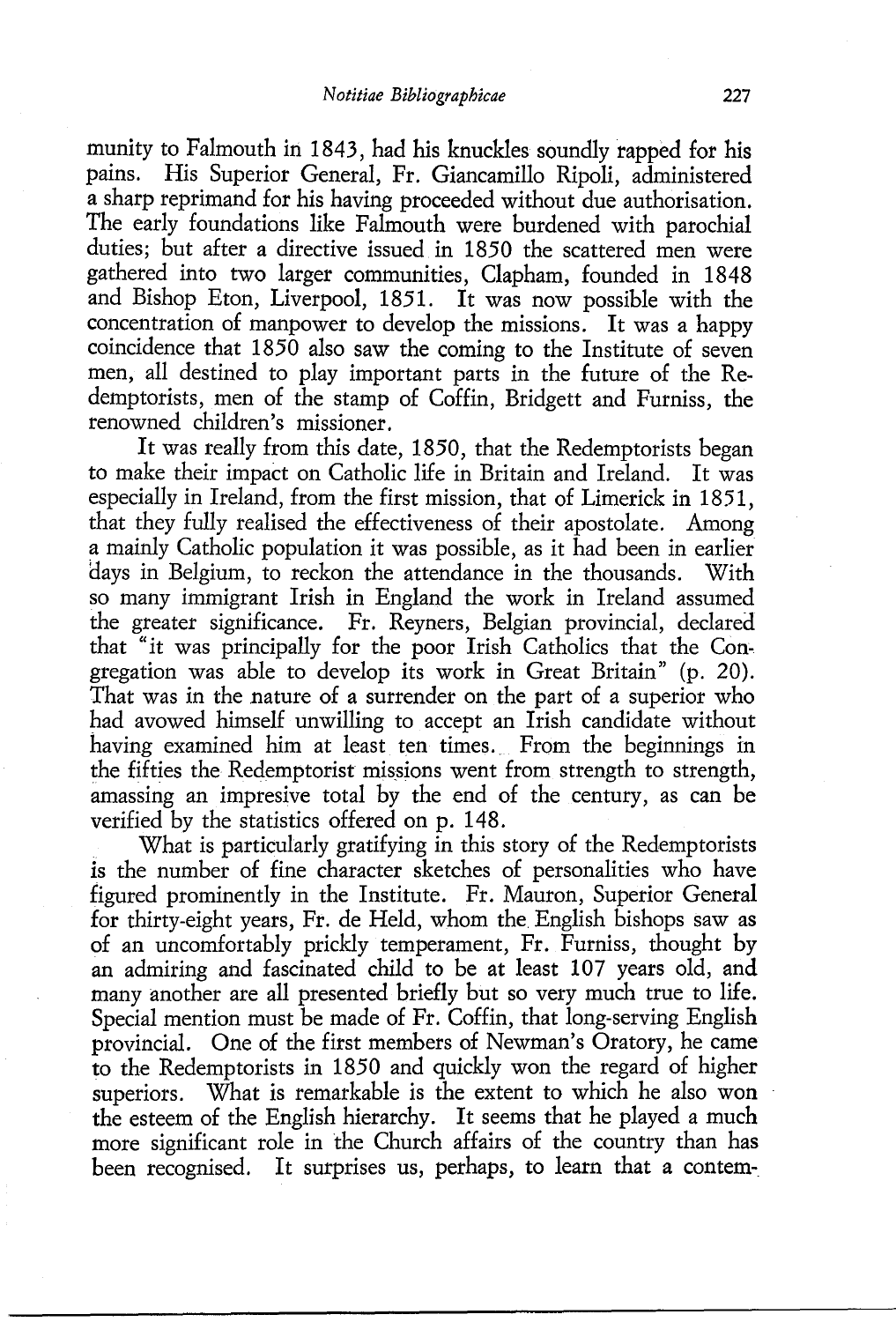porary said of him that "few ecclesiastics are held in greater esteem or affection" (p. 39). Throughout the work, especially in treating of the missions Dr. Sharp brings to life the men who preached; and this is one of the most gratifying features of the study.

The Redemptorists working in England and Ireland would naturally not have escaped the common experience of these lands, the tensions between English and Irish. The story is familiar enough in any circumstances; and it is no different in the case of religious. Relations among the Redemptorists became increasingly strained, as is evidenced by complaints that came to Rome expressed in language that heroically tried to be understanding. The division in 1898 took nobody by surprise. It did, however, put an end to a significant phase of the apostolate and gave occasion for a laborious fresh start at least in England.

An interesting and enlightening chapter treats the attitude of bishops and the secular clergy. In this respect the beginnings had been anything but auspicious. The decision of the Redemptorists to withdraw from parish work angered such formidable critics as Wiseman and Ullathorne; and they were by no means appeased when Fr. de Held defended himself in what they considered too cavalier a fashion. The Irish bishops from the start were for the most part more friendly. Credit for winning over the English hierarchy must go in geatest measure to Fr. Coffin. When the Southwark clergy appealed to Propaganda to make him their bishop they described him as "the chief counsellor of all our bishops" (p. 45). By that time, 1883, the English bishops were most favourable to the Institute on account of the well proven worth of its missions. Much the same is to be said of the clergy both in Britain and Ireland. It was the success of the missions that won the support of the clergy, and that in turn was no small factor in the continuation of the good done by the preachers in their 3,215 missions during the period (p. 147).

The earliest Redemptorists in England were of the Belgian province, and from 1855 belonged to the newly created province of Holland and England. From an early date personnel began to be recruited in Britain and Ireland. Fr. Edward Douglas, of the redoubtable Scots family, took his vows in 1849, but he was soon whisked away to Rome, where he remained until his death almost half a century later. The first Irishman to enter the Congregation was Fr. William Plunkett, who was one of that distinguished group that came in 1850. Dr. Sharp devotes a chapter to the training of candidates. The process is still familiar with strong emphasis on the person and writings of St. Alphonsus, and in the insistence on fidelity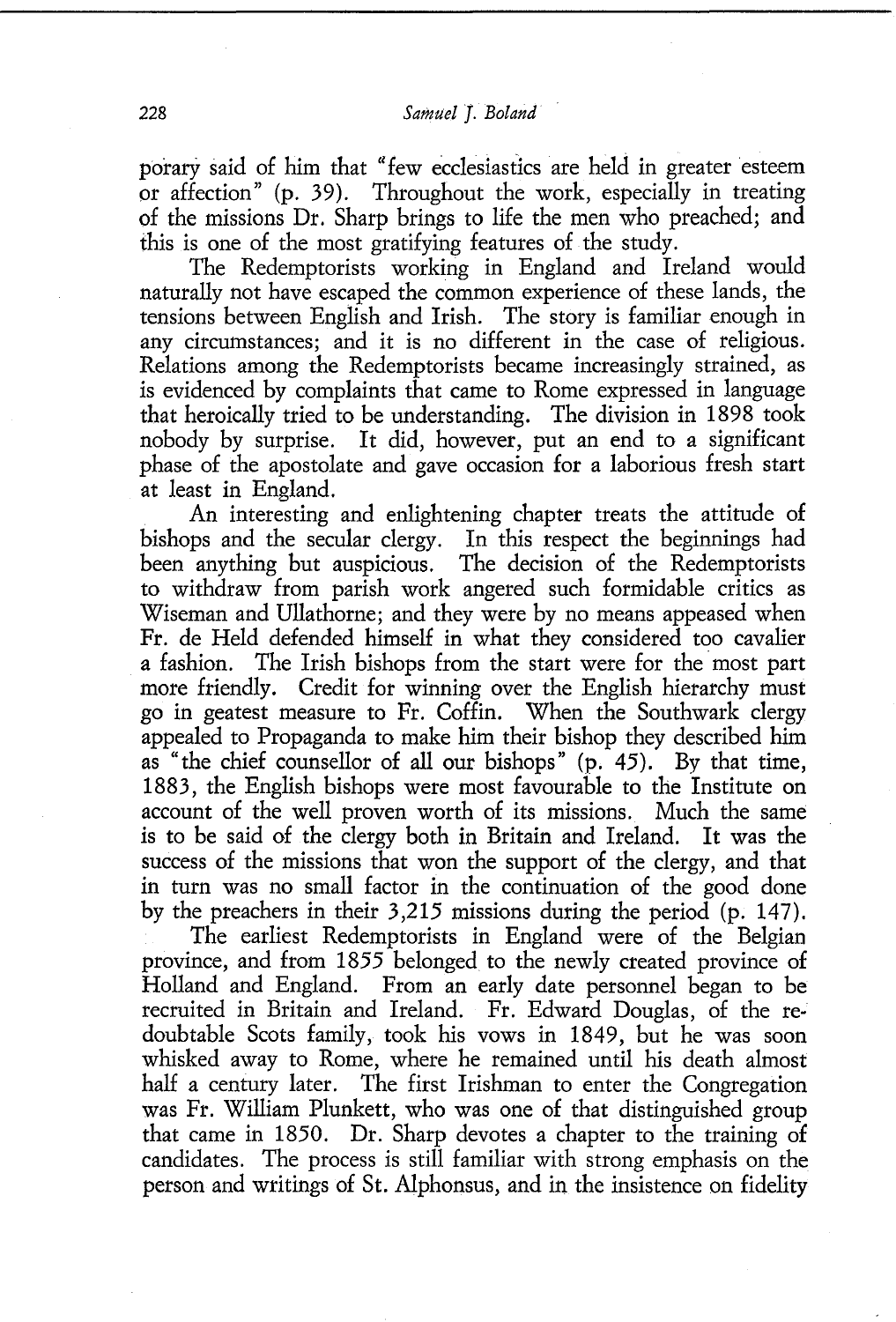to the religious rule, a common feature among religious of last century. It is not superfluous to spell out the training programme, as it is here. It goes far towards explaining the type of men who preached the missions.

The missioners are described in a chapter entitled "Workers in the Vineyard", and it is reading that entertains as well as enlightens. There is ample occasion here for presenting personalities who never fail to interest. For the most part the Redemptorist preacher was expected to conform to a type, which can probably be recognised by many a missioner living today. Perhaps there is more interest, however, in those whom their contemporaries viewed with mistrust as not conforming as they should to the common pattern. Fr. Petcherine, the Russian scholar who became such a passionate Irish patriot, could not be forced into any pre-existing mould; yet he was probably the best known of the earliest Redemptorists in Ireland. And superiors tended to speak of Francis Hall very much as they did of Fr. Petcherine. Even though he did not fit the pattern of the ideal, his sermons have provided models for more than one succeeding generation of missioners. Even Fr. Furniss, the paragon of such a specifically Redemptorist apostolate as the children's mission, was seen with scarcely veiled suspicion, when the work in which he excelled seemed to set him apart from his companions. It would be quite unjustifiable, however, to give the impression that only the men who refused to conform were worthy of admiration. Fr. Henry Harbison, for example, one of the earliest Irish vocations, embraced the Redemptorist way of life with enthusiasm that found expression in brilliantly successful missions and made him warmly acceptable to his companions, English as well as Irish. In the end we can scarcely disagree with the conclusion. "Whatever the shortcomings of their religious formation, of the rigid ideal to which they were expected to conform, it remains true that the Redemptorists managed to maintain a high level of esteem on the part of the Catholic public" (p. 123).

The remaining four chapters are devoted to a thorough treatment of the Redemptorist missions. In their vigorous assault on irreligion the popular missions were typical of that dynamism that was so characteristic of the counterreformation. When the Rosminians, the Passionists and the Redemptorists began to preach their missions in Britain they found a new challenge in a Catholic population living in an environment that seemed and not rarely showed itself to be in fact hostile. In Ireland it was an impoverished people, disheartened to find themselves sordy disadvantaged in the face of a small privileged minority and too inclined to find solace in drink or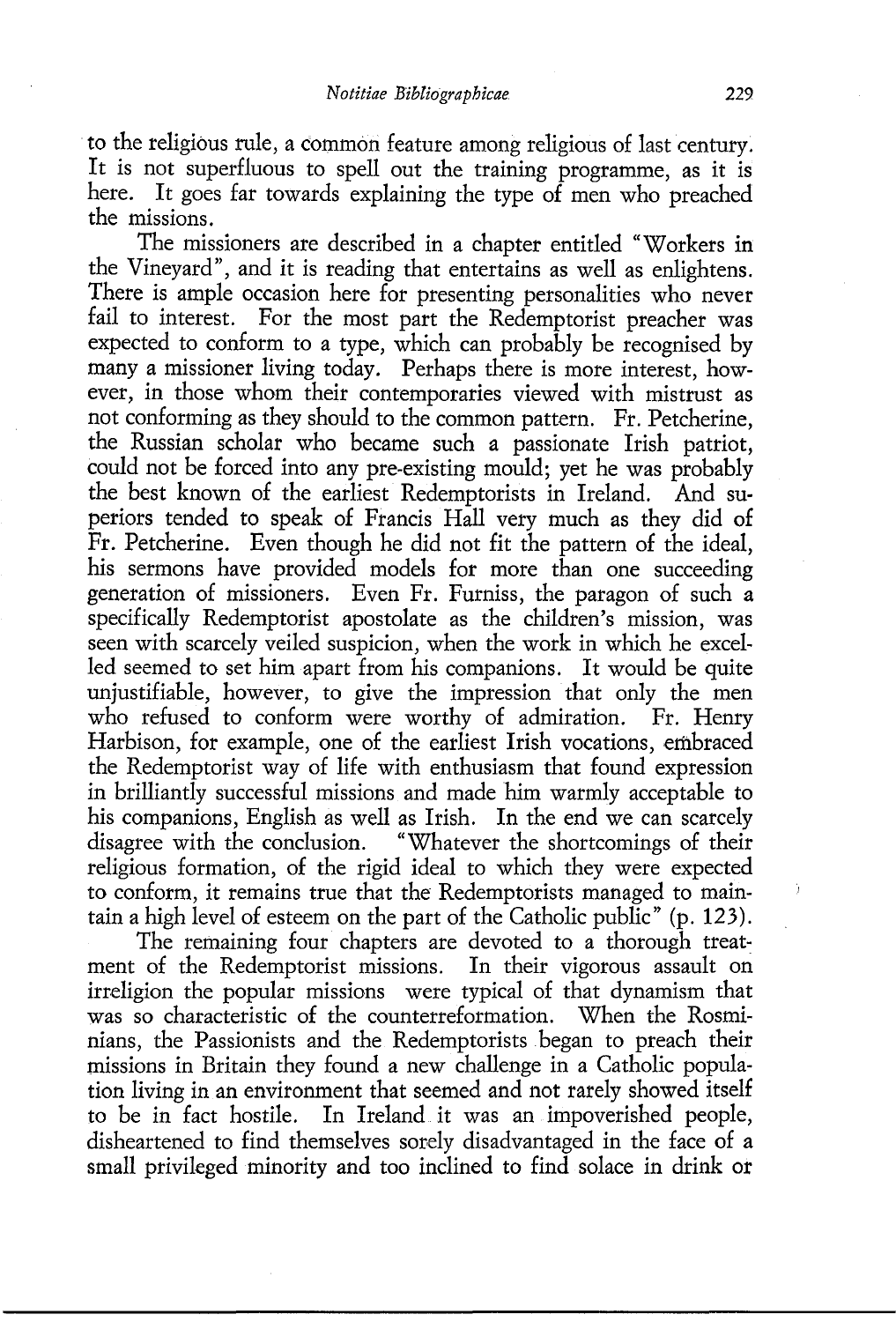in the violence of the societies like the Hibernians or the Ribbonmen. The remedy, as was stressed in reports of bishops to Rome was to build up a sense of Catholic identity and a pride in the heritage of the faith. It was, of course, meant to go somewhat deeper than the zeal of those Limerick children, moved by the magic of Fr. Furniss, who gathered outside Protestant homes to sing "Daily Daily Sing to Mary" (p. 174). If the process tended to generate a sort of ghetto mentality, it also developed a strong awareness of the parish community with pride and involvement in its activities. Preachers, Redemptorists and others, insisted on a continuing sacramental life with frequent Confession and Holy Communion. For this purpose the Redemptorists especially attached great importance to establishing confraternities to maintain the good effects of the mission. They had to hand the Archconfraternity of the Holy Family and that of Our Lady of Perpetual Succour. Both had proved themselves on the continent. It was this sort of involvement in parish life shown especially through Mass and the Sacraments that marked the most important difference between the missions and the Protestant revivalist meetings they so much resembled in the fiery preaching and resultant emotional manifestations of repentance.

The Redemptorist mission programme is carefully and accurately analysed; and it is no small gain to trace once more that process that has so often proved its worth. The sermons, the most memorable feature, were carefully planned in four stages: the motives for conversion, the obstacles to conversion, the means of conversion and perseverance in conversion. In an appendix the author has provided plans of Redemptorist missions of various lengths according to the topics of the sermons and instructions. It is obvious that there was ample scope for drama in the earlier part of the programme, as the preacher strove to persuade the people to turn from evil. This element of theatre reached a climax in the sermon on reparation to God offended by sin, the *Amende Honorable.* Preaching before the Blessed Sacrament exposed, the missioner treated of many evils besides sacrilegious Communions, and he was frequently rewarded by the loud cries and expressions of grief of a penitent people. The mission proceeded to deal with those things that might hold back the person moved to amend his life; and the treatment of evil culminated in a further moment of high drama, the sermon on hell, "the last direct call to conversion" (p. 170). This determined attack on sin should not be seen as nothing but vehement denunciation. True to St. Alphonsus, their teacher, the missioners made the peroration, even of the most terrifying sermons, an invitation to come to God, Whose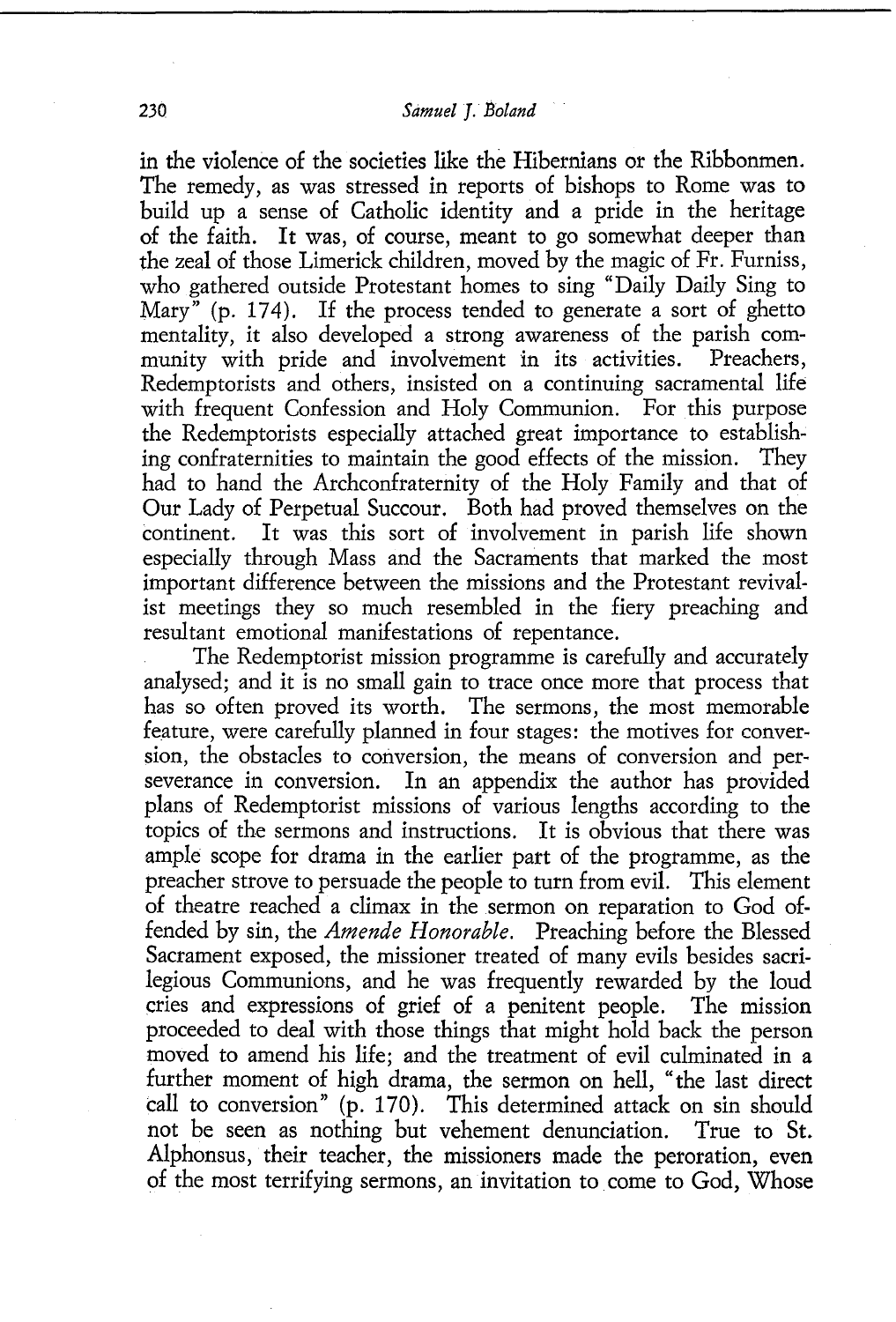love offers pardon. And it was followed by an act of contrition led by the preacher, a fervorino which often enough produced a flood of tears (p. 165).

The sermon on hell marked a watershed. The remaining days were devoted to topics suitable to people who had been won from evil and who wished to remain firm in the good. Like St. Alphonsus the Redemptorists invariably preached on prayer, the *Great Means,*  as he described it in his best seller of that title. And also like him the Redemptorists never failed to preach on devotion to Our Lady; and that was one more occasion for theatre. This time it was much different from those earlier scenes. There were now flowers and different from those earlier scenes. candles in abundance with little girls dressed in white, as the missioner in the name of all solemnly consecrated the parishioners to the Mother of God. At the end of it all there was the concluding sermon on perseverance. Not everyone had Fr. Hall's gift of the precise, tellirig phrase, but all would have left the people at least with sentiments like his. "Love your faith, be proud of it, love all it teaches you to love, Pope, priest, Church» (p. 174).

In face of the excitement and glamour of the great sermon Fr. Coffin no doubt found it hard to convince his men when he wrote in his *Directory* that the morning instruction was « perhaps the most important part of our missionary labours" (p. 175). Instruction was certainly needed, as the Fathers discovered when they so often had to explain in the confessional the most basic Christian truths. In the appendix with the mission plans Dr. Sharp has given the instructions that might be given in a mission. Delivered less formally, often enough from a seated position, they aimed at guiding the people to good Christian living with topics like grace and prayer, the commandments, the Mass and the Sacraments of Confession and Holy Communion.

Whatever about the importance of the instruction, and the glamour of the sermon, there can be little doubt that the work of the confessional was the most demanding, occupying all the spare time of the missioners. Naturally, it is not to be expected that one pierce the *sigillum* and analyse these mission confessions; but there is evidence enough that the Redemptorists honestly tried to follow the perennially valid guidelines of St. Alphonsus's *Praxis confessarii.*  What was to be seen by all was the at times overwhelming weight of the work. Confessions began early in the morning and continued until late at night; and often during the earliest years the Redemptorists reluctantly had to call on help from the diocesan clergy. There are many stories of people crowding eagerly to the confessionals, of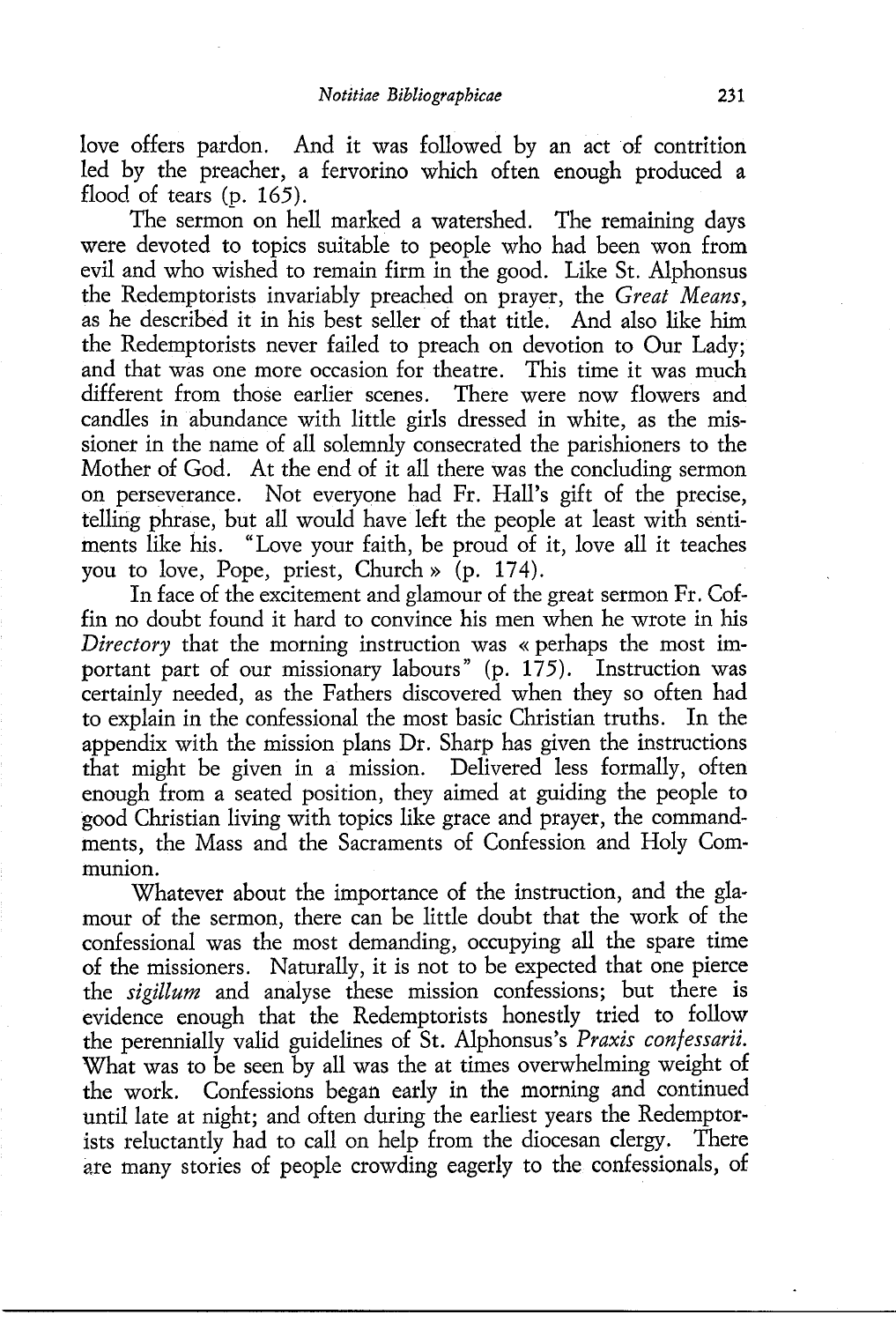men climbing into the churches through the windows during the night in order to have a good position in the queue next morning. It was rare that a missioner found it necessary to resort to the methods of the one who, finding it hard to persuade the penitent to give up his secret society, proceeded to beat him soundly about the head until he meekly made his confession "with every sign of true repentace" (p. 180).

The early missions in Britain and Ireland tried to be faithful to the renewal prescribed in their religious rule. Returning after a short lapse of time, they checked the fidelity of those to whom they had preached and confirmed them by a fresh course of exercises. The whole programme then concluded with the final piece of drama, the renewal of baptismal vows, the people, holding lighted candles, pledged themselves to renounce sin and remain loyal to faith and Church.

In assessing the good done by the Redemptorist missions the author cites in addition to addresses of parishioners and flattering reports of Catholic papers the impressive records of confessions heard during the missions. Generally, the preachers themselves tended to be more restrained than others in their judgement of the good achieved. They looked to such things as decline in drunkenness, the secret societies and other social evils they had to combat; and by these standards they had on the whole reason enough to be satisfied. A very precise indication that their efforts had borne fruit was the establishment of the confraternities and their continuing fervour. In this respect the missioners found much comfort.

On the other hand, Fr. Livius, one of those gifted writers among the English Redemptorists, voiced misgivings towards the end of the century, fearing that the missions had "almost run their day" (p. 117). That is a thought serious enough to call for closer examination. Dr. Sharp has found that at times the missioners had occasion to complain of lack of cooperation by local clergy. Some took too little interest in the course of the mission; and others failed to maintain the good achieved, neglecting the confraternities and other practices introduced into the parish. To some extent the very success of the early missions undermined the effect of later campaigns. Some enthusiastic pastors demanded them far too frequently, while others favoured retreats to the confraternities a convenient substitute for the turmoil of a regular mision, and there were those, too, who liked to make a display and so tried to induce neighbouring parishioners to come along and fill the churches to overflowing, making it impossible for the missioners to judge what effect they